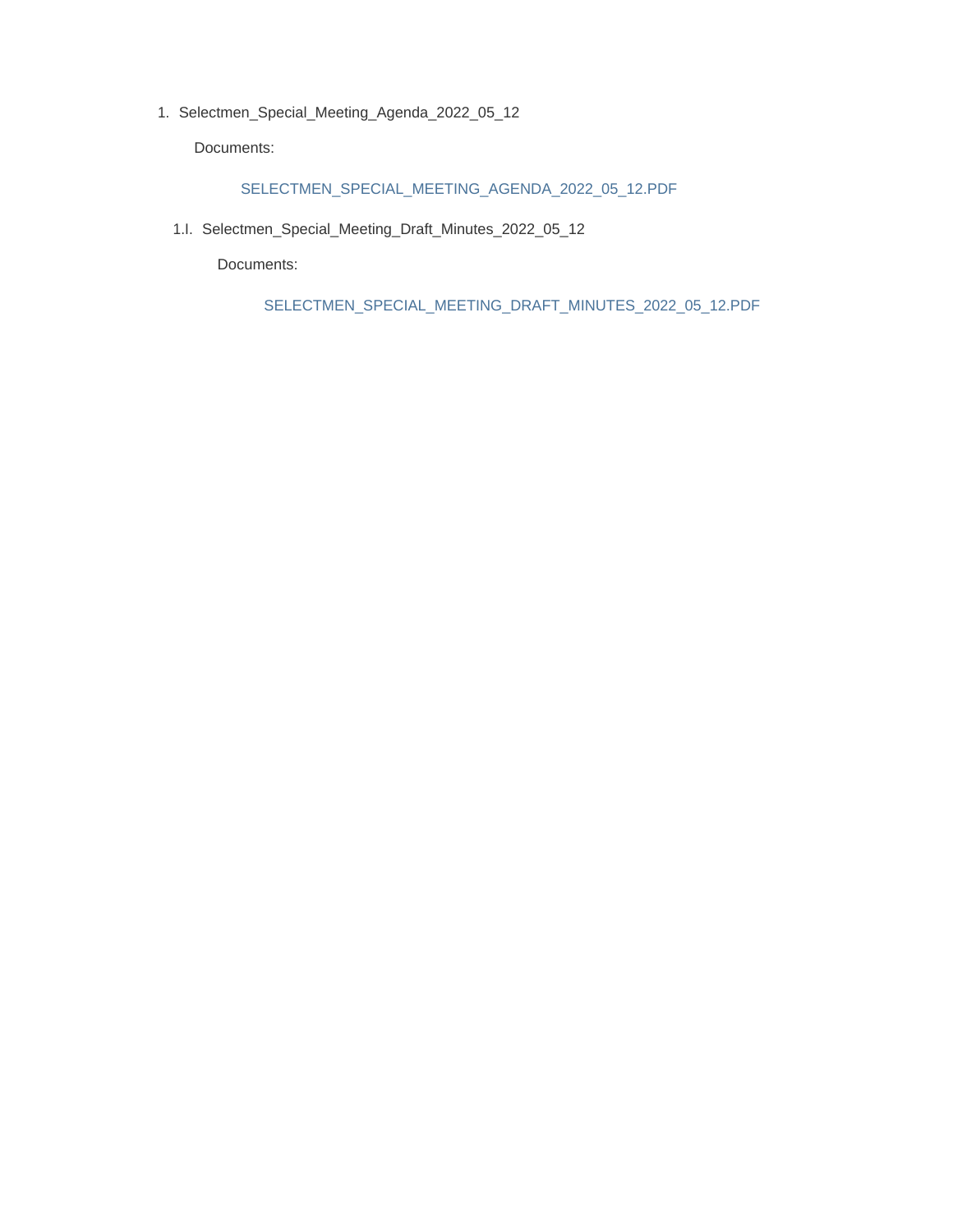

 Fred Camillo *First Selectman*



Office of the First Selectman (203) 622-7710 fax: (203) 622-3793 Town Hall• <sup>101</sup> Field Point Road •Greenwich, CT 06830 E-Mail: fred.camillo@greenwichct.org

# Board of Selectmen Special Meeting Thursday, May 12, 2022 11:00 a.m. via Zoom Meeting

<https://greenwichct.zoom.us/j/82299021575?pwd=b0lkKzNPbURNZisxcnNKTmdrMFNSZz09>

Webinar ID: 822 9902 1575

Password: 8294644

# **AGENDA**

- **1. Call to order**
- **2. Executive Session** Interviews with candidates for boards, commissions or committees.
- **3. Possible votes** on matters discussed in Executive Session.
- **4. Adjournment**

Fred Camillo First Selectman

*The Town complies with all applicable federal and state laws regarding non-discrimination, equal opportunity, affirmative action, and providing reasonable accommodations for persons with disabilities. If you require an accommodation to participate, please contact the Commissioner of Human Services at 203-622-3800 or* [demetria.nelson@greenwichct.org](mailto:demetria.nelson@greenwichct.org)